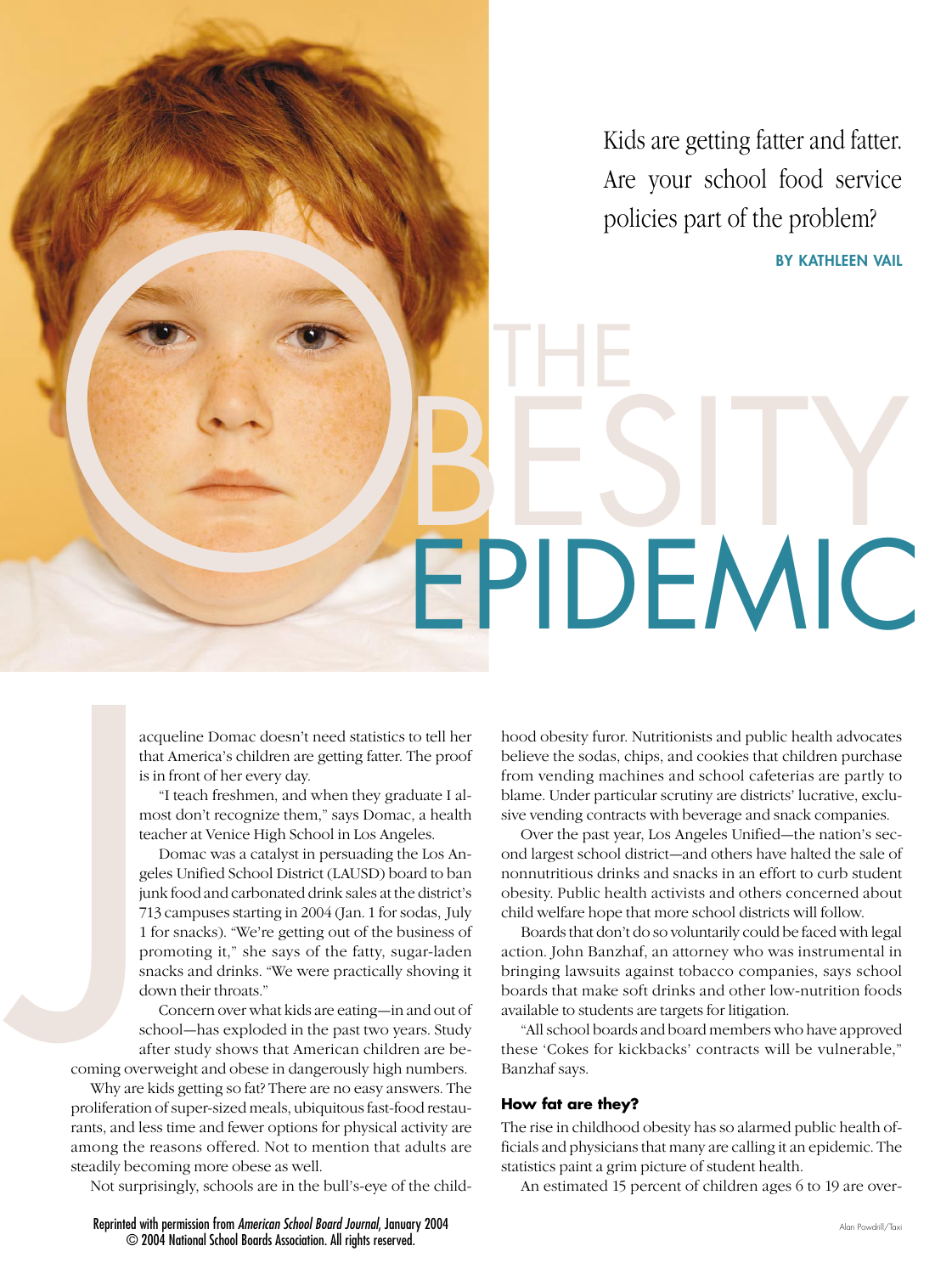weight—almost 9 million children and teenagers, according to a 1999-2000 study by the Centers For Disease Control and Prevention. That amount is nearly triple the number of children who were overweight in 1980. What's more, another 15 percent of children in the age group are considered at risk for becoming overweight.

Younger children are affected as well. More than 10 percent of preschoolers, ages 2 to 5, are considered overweight—a 7 percent increase since 1994.

"Overweight and obese children face serious medical and social consequences," says Kelly Brownell**,** director of the Yale Center for Eating and Weight Disorders and the author of *Food Fight,* a book on the obesity epidemic. "For the first time in this country's history, health experts question if this generation of children will be first to lead shorter lives."

Obese and overweight kids are more likely to become overweight adults. They are more likely to develop asthma, high blood pressure, and joint and orthopedic problems. But the health dangers don't stop there.

Adult-onset diabetes is now called Type 2 diabetes to reflect the fact that not just adults but many children are contracting the disease. Doctors estimate that about 90 percent of Type 2 diabetes, which generally shows up in people 40 and older, is related to obesity. Among new cases of childhood diabetes, CDC researchers estimate that anywhere from 8 to 45 percent can be classified as Type 2.

One reason is poor nutrition. According to the United States Department of Agriculture, less than 15 percent of school children eat the recommended servings of fruit each day; less than 20 percent consume the right amount of vegetables; less than 25 percent eat the recommended servings of grains; and only 30 percent consume the recommended milk-group servings in a given day.

A small but increasing body of evidence shows that poor nutrition and obesity affect student behavior and even academics. "When schools realize that an overnourished child will not perform as well on standardized tests and other measures, what children eat will quickly be considered central to the school's mission," says Brownell. "If these children are pumping themselves with sugar and fat, they won't do as well academically."

Is there a connection between sodas and nonnutritious vending machine snacks and the fact that students aren't getting enough of the right nutrients? Some research suggests there is. According to a study by the Children's Nutrition Research Center at Baylor College of Medicine, students in schools where snack foods are available consumed 50 percent less fruit, juice, and vegetables than students without such access.

"The sales of soft drinks and snack foods in machines is contributing a lot of calories," Brownell says. "Cafeterias are selling unhealthy choices along with healthy ones. To state it bluntly, I don't believe most schools are a safe nutrition environment."

#### **Can soda sales get you sued?**

Children who have a choice between candy and chips and the cafeteria's meat loaf special are likely to opt for the junk food. But some educators and public health advocates also believe that adults and schools are, in effect, endorsing the products by making them available at all.

This belief is at the heart of John Banzhaf's legal argument. Banzhaf, a law professor at George Washington University in Washington, D.C., was part of the legal team that sued fast-food giant McDonald's last summer on behalf of two overweight youths. The lawsuits alleged that the restaurant chain failed to let the teens know that eating too much of its food was unhealthy.

That the lawsuits were eventually thrown out did not deter Banzhaf. That they were scoffed at doesn't deter him either. He notes that many of the first tobacco lawsuits were dismissed and considered laughable. But the tobacco companies aren't laughing now.

Banzhaf's legal argument against schools is this: A child's candy purchase at the corner convenience store is, in the eyes of the law, a very different transaction from the child's purchase of candy from a school cafeteria vending machine.

Why? The first is an "arm's-length" transaction, Banzhaf says. Both participants are equal, and the seller has no particular responsibility to the buyer. Doctors, lawyers, and some others have a responsibility to their clients, however, and school districts fall into this category.

"They have a special and stronger obligation to protect you," says Banzhaf. Schools boards and schools, he says, have a fiduciary responsibility to their students.

"Students don't have the knowledge, skill, and maturity of the school board." Banzhaf says. "Both the students and parents put a special trust in the school. As a parent, you assume the school will not permit your child to do things that are not healthful to the child."

Getting rid of contracts with soda companies is not easy, especially in these cash-strapped times. Schools are increasingly dependent on vending machine revenue to pay for field trips and extracurricular activities. And exclusive contracts offer larger financial incentives when, in exchange for even more money, schools agree not to use rival products.

As the Seattle Public Schools eyed the renewal of its exclusive contract with Coca-Cola last summer, Banzhaf and a Seat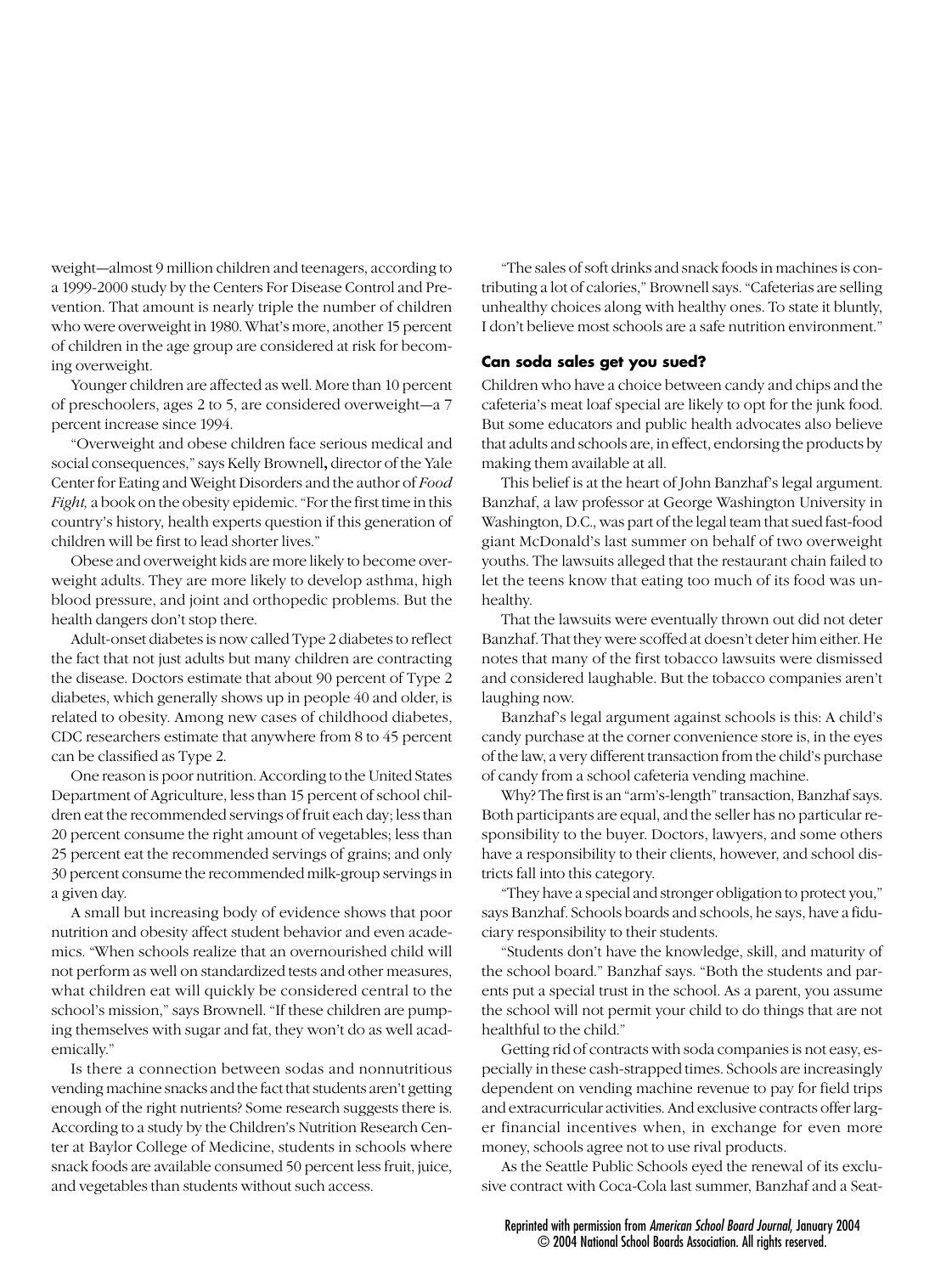tle lawyer threatened to sue the board. But Nancy Waldman, the board president, says she didn't take the threat under consideration when she cast her vote against renewing the contract.

"The threat didn't influence my decision one whit," says Waldman, who was on the short end of a 4-3 vote.

Even if the board was not worried about potential lawsuits, the new contract with Coca-Cola was altered considerably. The previous contract ran for five years, and the district faced financial penalties if it was broken. The new contract can be broken at will by either party.

As part of the renewed contract, machines at Seattle's middle schools will not be turned on during the school day. A third of all vending slots will be filled with water or 100 percent juice drinks.

Banzhaf says that he and his associates are monitoring districts and their vending contracts in Massachusetts, Texas, Washington state, and others. Child obesity, he says, is a serious public health issue that requires quick action. And for better or worse, lawsuits get people's attention.

"Often it's more effective, easier, and quicker to change conduct and attitudes with lawsuits than [with] appeals to reason and general education," says Banzhaf. "If we wait for school board members to think this is wrong, a lot of kids will be obese."

## **Vending machine shuffle**

Lawsuits or no, the tide seems to be turning against keeping soda and snack vending machines in schools. Several other large districts, including New York City, are considering banning or limiting the sale of these items. Some state legislatures, including California, are crafting laws to do the same.

Change is never easy, especially where money is concerned, and in Los Angeles, Domac found that eliminating vending machines was a touchy topic. She first confronted the problem

# **RESOURCES ON SCHOOL HEALTH AND NUTRITION**

**Action for Healthy Kids: www.actionforhealthykids.org.**

**The Center for Disease Control and Prevention's obesity information: www.cdc.gov/nccdphp/dnpa/index.htm.**

**The Center for Science in the Public Interest's School Foods Tool Kit: www.cspinet.org/schoolfood/index.html.**

**Jacqueline Domac's Web site: www.nojunkfood.org.**

**National School Boards Association's School Health programs: www.nsba.org/schoolhealth.**

**U.S. Department of Agriculture's Team Nutrition: www.fns.usda.gov/tn/.**

when a student asked her to find out if Venice High could offer fruit juice in its machines. Domac inquired and was told that modifying the vending choices would violate the contract. That led her to start the healthy food campaign.

Before the LAUSD board altered its policy, Venice High had already changed vendors, in part with money from a California state grant. The school now offers healthy snacks, water, and fruit juice in its vending machines. It also has the first organic soy milk machine in the country, Domac says. The revamped vending machines lost money at first, but revenues have since rebounded and actually have increased by \$1,000 over a year's time, she says.

The fear of losing money is often what keeps districts from changing vending machine policies. When Old Orchard Beach School District in Portland, Maine, received a state grant, school health coordinator Jackie Tselikis worked to change the district's vending machine offerings. Tselikis says just bringing up the subject was sensitive at first because so many school groups benefited from the money.

"You have to talk them into voluntarily working with you. It's a big problem because people think they are going to lose money," says Tselikis.

Tselikis worked with Coca-Cola to replace the soft drinks with water and fruit juice, and the chips and cookies with cereal, trail mix, pretzels, and fruit snacks. The district has not seen a decline in revenue. "Kids will buy whatever is there. If you have soda, they'll buy soda. If you have water, they will buy water," says Tselikis.

Schools under contractual obligations might be limited in what they can do with their offerings. Banzhaf suggests schools consider offering healthy drinks and snacks at lower prices than the nutritionally challenged food. Also, he says, schools can post calorie counts for each snack and beverage on the machine so students can see them before making a purchase.

What's in the vending machines is only one piece of the obesity puzzle, however. The school lunch program is another.

# **The cafeteria conundrum**

What is served in the cafeteria could be as much a factor in children's nutrition as what they can get from school vending machines. Many kids—especially low-income children—eat two of their three meals a day at school.

Federal school lunch guidelines require that those meals meet certain nutritional goals. But unlike many other school services, child nutrition programs are set up to make money. And the à la carte line—where students may purchase individual items instead of an entire lunch—is outside the federal guidelines' purview.

To make money, some school nutritionists and dieticians say, you have to give students what they want, which means pizza, cheeseburgers, nachos, French fries, cookies, brownies, and candy. As a result, menus in many school cafeterias resemble those in a mall food court or a fast-food restaurant.

Some, however, are debunking the notion that healthy foods can't make money. Beverly Girard, director of food and